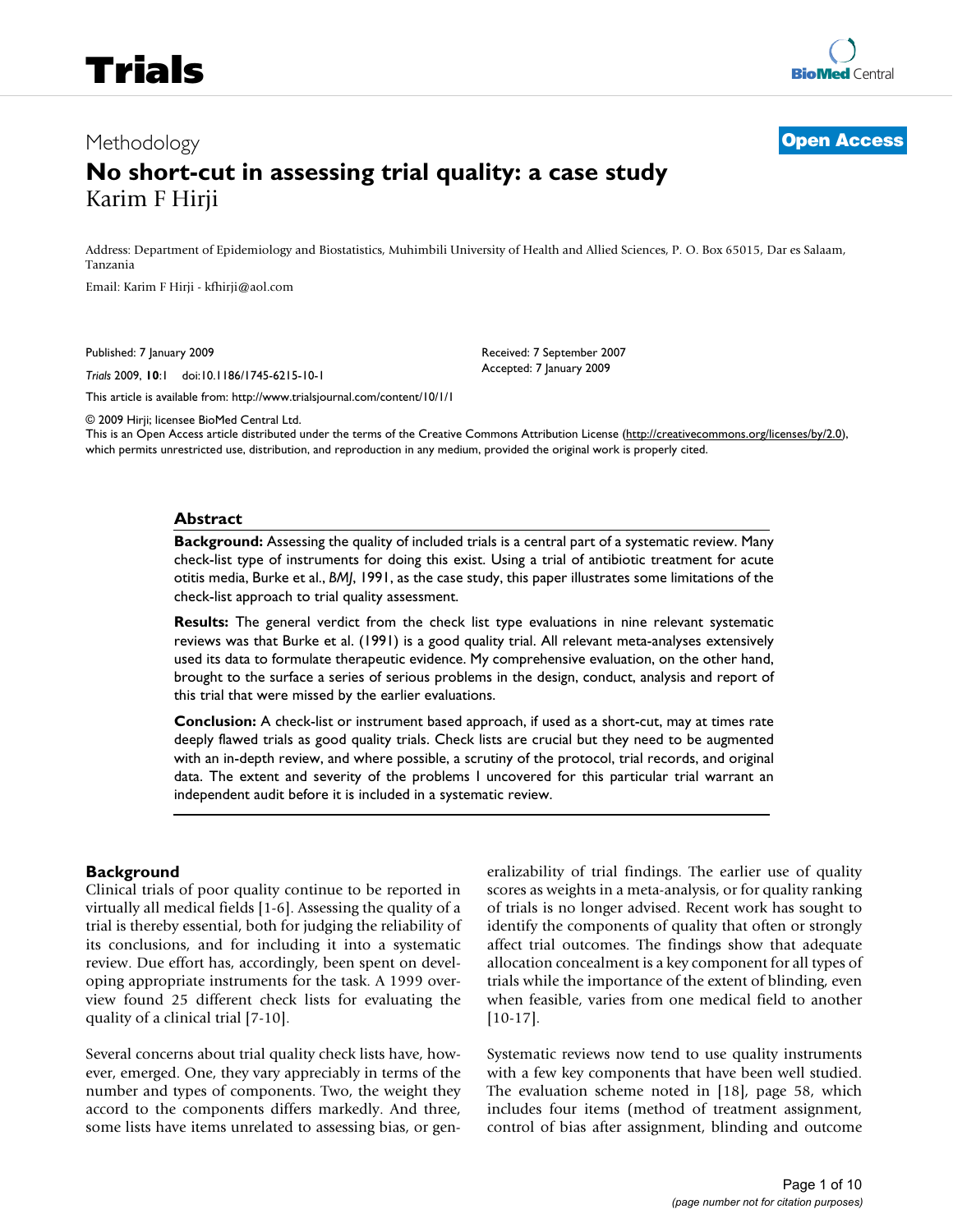assessment), is one example. And, even with a good scheme, the evaluation ought to be performed by two or more independent, and when possible, blinded reviewers. Any discord is resolved by discussion.

Despite these positive strides, quality assessment of trials is still a nascent discipline. The sheer number of unevaluated published and unpublished trials, the problem of protocol deviation, the lack of standardized outcomes, discrepancies between reported and actual conduct of trials, and distortions induced by conflict of interest of necessity render its current conclusions tentative. The formulation of medical area specific quality instruments, and including quality components relating to external validity, furthermore, have yet to receive due attention [[16,](#page-8-6)[19](#page-8-7)- [26\]](#page-9-0).

There is also a methodologic matter that seems to have escaped notice. In the process of developing instruments with essential items, we may become oblivious to the fact that this approach as such discretizes a complex construct. It may hence foster an automated type of evaluation whereby for each trial, a quality review consists of an examination of the methods section, and a quick read of the rest of the paper with the focus on noting the presence or absence of relevant key words. There is then a danger that, even with independent and blinded reviewers using well regarded components of quality, such an approach may at times generate a highly misleading assessment of the quality of a clinical trial.

This papers aims to demonstrate, with the help of a case study, that the danger is real, not just theoretical. The case study pertains to the routine prescription of antibiotics for acute otitis media (AOM) in children. This has been and remains a common clinical practice. Yet, it has spawned extensive controversy in the medical literature. The fact that the clinical trials in that field had different selection criteria, rules of diagnosis, and outcome measures also contributed to the discord [\[27\]](#page-9-1). The quality of especially the early trials is a key concern [\[28](#page-9-2)]. The trial of van Buchem and colleagues [[29](#page-9-3)], the related correspondence [[30](#page-9-4),[31\]](#page-9-5), two semi-supportive editorials [\[32](#page-9-6)[,33](#page-9-7)], and a detailed critique [[34](#page-9-8)], well illustrate the type and extent of the discord that has long prevailed for treating this common pediatric ailment.

The first comprehensive quality review, based on 24 methodologic criteria, of antibiotic related trials for AOM was published in 1992. Covering a total of 50 trials, it concluded: "*Many trials are methodologically flawed which makes it diffcult to accept their result. In view of current controversy on management of acute otitis media, well conducted placebocontrolled trials are still needed*." [\[35](#page-9-9)]. This assessment predates any systematic review for antibiotic treatment of acute otitis media.

The specific case I study is the clinical trial of amoxycillin for mild AOM in children, [\[36](#page-9-10)], published in 1991. Referred to from now on as Burke et al., it was a doubleblind trial in which 114 children diagnosed with AOM were randomized to amoxycillin, and 118 to a placebo. Its message was unequivocal: "*Use of antibiotic improves short term outcome substantially and therefore continues to be an appropriate management policy*."

This trial was not covered in the comprehensive quality review of acute otitis media trials in [\[35\]](#page-9-9). But, since its publication, it has featured prominently in the systematic reviews for AOM, where it has also been subjected to quality evaluation. In this paper, I compile these evaluations from the nine relevant systematic reviews I identified. Further, I show, through an in-depth but unstructured dissection of Burke et al., that they all are highly misleading evaluations.

# **Results and discussion** *Trial description*

Burke et al. evaluated the efficacy of amoxycillin for AOM in children between the ages of 3 to 13 years. Unlike most previous AOM trials, this was a multi-general practice based study. To attain uniformity in diagnosis, evaluation and follow up, training sessions for the participants were held. Children were evaluated at the clinic (initially, day 8, one month, three months) and through two home visits during the first week. Long term (one year) evaluation was also done. Outcomes based on parental diaries, home visits and in-clinic assessments were analyzed.

The main features of the trial, extracted mainly from the Patients and Methods section of the paper, appear in Table [1.](#page-2-0) The inclusion and exclusion criteria were specified, and a form for implementing them was devised. The trial was sized for 80% power to detect a general effect. A double blind, placebo-controlled design with an adequately concealed randomization code was employed. Data analysis methods were declared, and the main analysis was said to follow the intent-to-treat principle. The rates of follow up in all the stages of the trial seem acceptable. Hence, other than having many outcome variables, it appeared to have had, in the main, the features of a good quality trial. This was the verdict I arrived at through a cursory check-list evaluation of Burke et al.

# *Evaluation in systematic reviews*

The nine systematic reviews used different schemes to assess trial quality. Two reviews used general quality criteria like randomization for trial selection but did not mention a further quality evaluation [[37](#page-9-11),[38\]](#page-9-12). The seven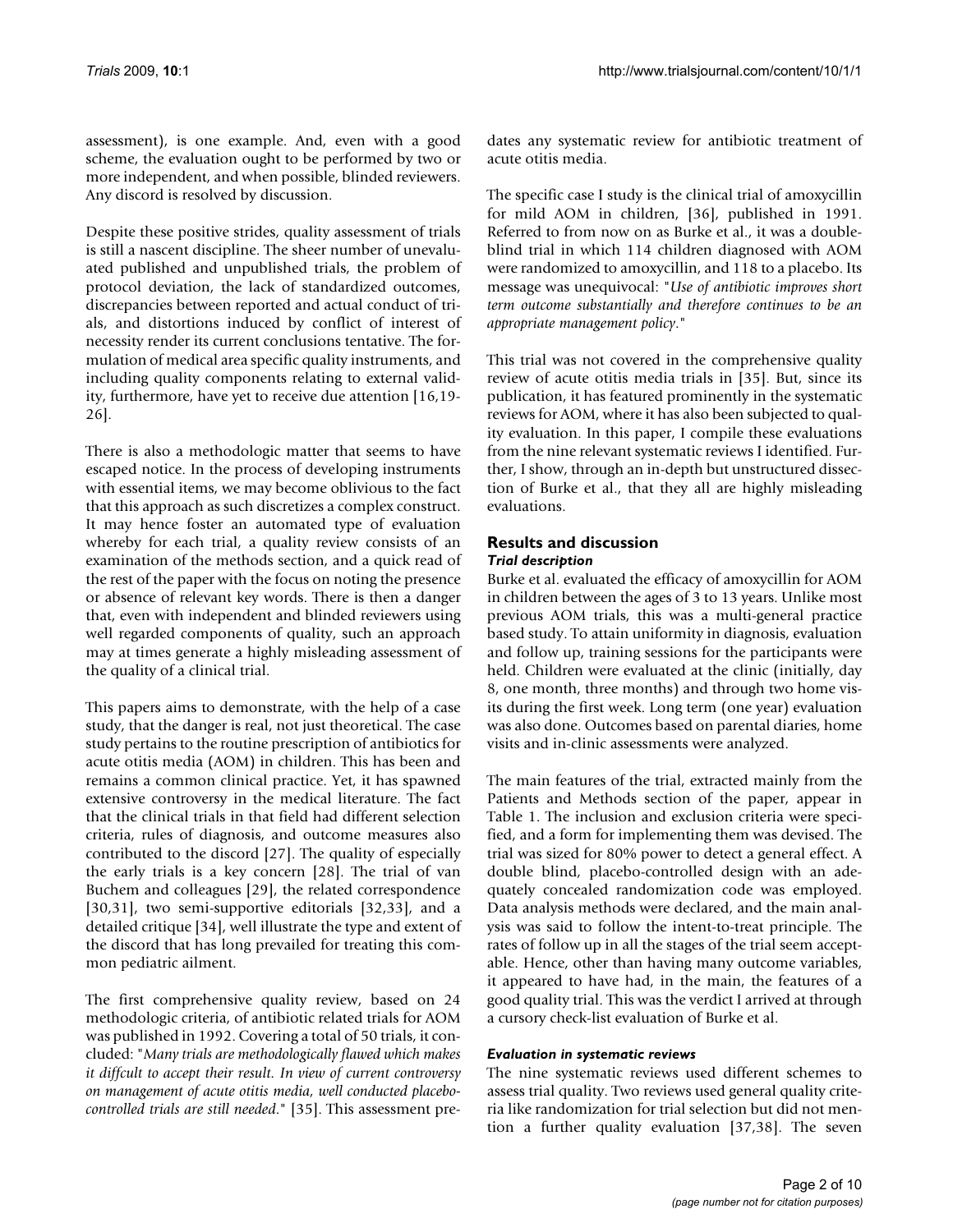<span id="page-2-0"></span>

| Feature                        | Assessment   | Feature                            | Assessment     |  |
|--------------------------------|--------------|------------------------------------|----------------|--|
| I. Study Question & Population | Defined      | 12. Patient, Care Giver & Assessor | <b>Blinded</b> |  |
| 2. Treatment & Placebo         | Described    | 13. Informed Consent               | Obtained       |  |
| 3. Inclusion Criteria          | Specified    | 14. Statistical Method             | Specified      |  |
| 4. Exclusion Criteria          | Specified    | 15. Statistician Author*           | No.            |  |
| 5. Main Outcome Measures       | Listed, Many | 16. Intent to Treat Analysis       | Performed      |  |
| 6. Multipractice Study         | Yes          | 17. Baseline Characteristics       | Reported       |  |
| 7. Sample Size & Power         | Calculated   | 18. Groups Similar at Baseline     | Mostly         |  |
| 8. Missing Data & Losses       | Allowed For  | 19. Dropouts Reported              | Yes.           |  |
| 9. Randomization Method        | Described    | 20. Dropout Rate                   | Below 10%      |  |
| 10. Central Randomization      | Yes          | 21. Reasons for Dropouts           | Given          |  |
| 11. Randomization Concealment  | Adequate     | 22. Findings Support Conclusion 3  | Apparently     |  |

Note: Assessment done by the author with criteria from [[19\]](#page-8-7); \* Statistician acknowledged.

reviews with a formal quality evaluation used instruments with three to eleven items. Three reviews gave a numeric quality score, of which, one just reported the distribution of scores [[39-](#page-9-13)[41\]](#page-9-14). Three reviews had independent evaluators, and in one, they were also blinded [\[39](#page-9-13),[41,](#page-9-14)[42\]](#page-9-15). One review was an individual patient data meta-analysis with full access to trial data, including that of Burke et al. The data for all the included trials in this review were "*thoroughly checked for consistency, plausibility, integrity of randomization, and follow-up*" [\[43](#page-9-16)].

Table [2](#page-2-1) summarizes the quality evaluations of Burke et al. in these reviews. (The details are in Additional file [1.](#page-8-8)) In relation to internal validity, only three reviews had one or two concerns for the trial [[38,](#page-9-12)[41](#page-9-14),[42](#page-9-15)]. These were: a possible lack of comparability of groups at baseline (crying), an unclear outcome variable, and unspecified problems with the follow up. These issues were noted in isolation, and not pursued in any detail. One highly critical review noted only one issue, and that in a superficial and biased way [[38](#page-9-12)]. Overall, it was deemed a good quality trial. The three most recent systematic reviews including the individual patient data meta-analysis, in particular, declared it a high quality trial.

## *Student evaluation*

The results of the comparative two-trial evaluation by the students are in Table [3](#page-3-0). Burke et al. was rated as a good or excellent study by nearly 90% of the student respondents while not a single student gave such a rating to the paper [[44](#page-9-17)]. In comparative terms, these evaluations were consistent with those obtained from the systematic review [[40](#page-9-18)].

## *In-depth dissection*

My comprehensive dissection of the paper, in contrast, found an extensive number of design pitfalls, protocol deviations, implementation glitches, data irregularities, analytic flaws and reporting biases that were overlooked or only partly noted in the three types of evaluations above, including the three most recent systematic reviews. These problems were serious enough to call into question all the main findings of the trial. Implementation related deficiencies affected baseline comparability, level of follow up, extent of missing data, and other key facets of the trial in an interrelated manner and introduced serious biases in the emergent data.

The exact sources and details of my dissection of Burke et al. are in Additional file [2](#page-8-9). Each assertion made below is

| Year | $NCT^*$ | Quality  | Internal Validity Problems              |
|------|---------|----------|-----------------------------------------|
| 1993 |         | Good     | None Stated                             |
| 1994 | 4       | High     | None Stated                             |
| 1997 | 8       | 10/11    | None Stated                             |
| 1997 |         | Adequate | None Stated                             |
| 1998 | 8       | Not Good | <b>Baseline Comparability</b>           |
| 2001 | 6       | 4/5      | <b>Dropouts Description</b>             |
| 2003 | 10      | High     | Baseline Comparability, MO <sup>+</sup> |
| 2003 | 9       | High     | None Stated                             |
| 2006 | 6       | High     | None Stated                             |
|      |         |          |                                         |

<span id="page-2-1"></span>**Table 2: Quality assessments of Burke et al. in systematic reviews**

\*NCT = Number of Controlled Trials; †MO = Misidentified Outcome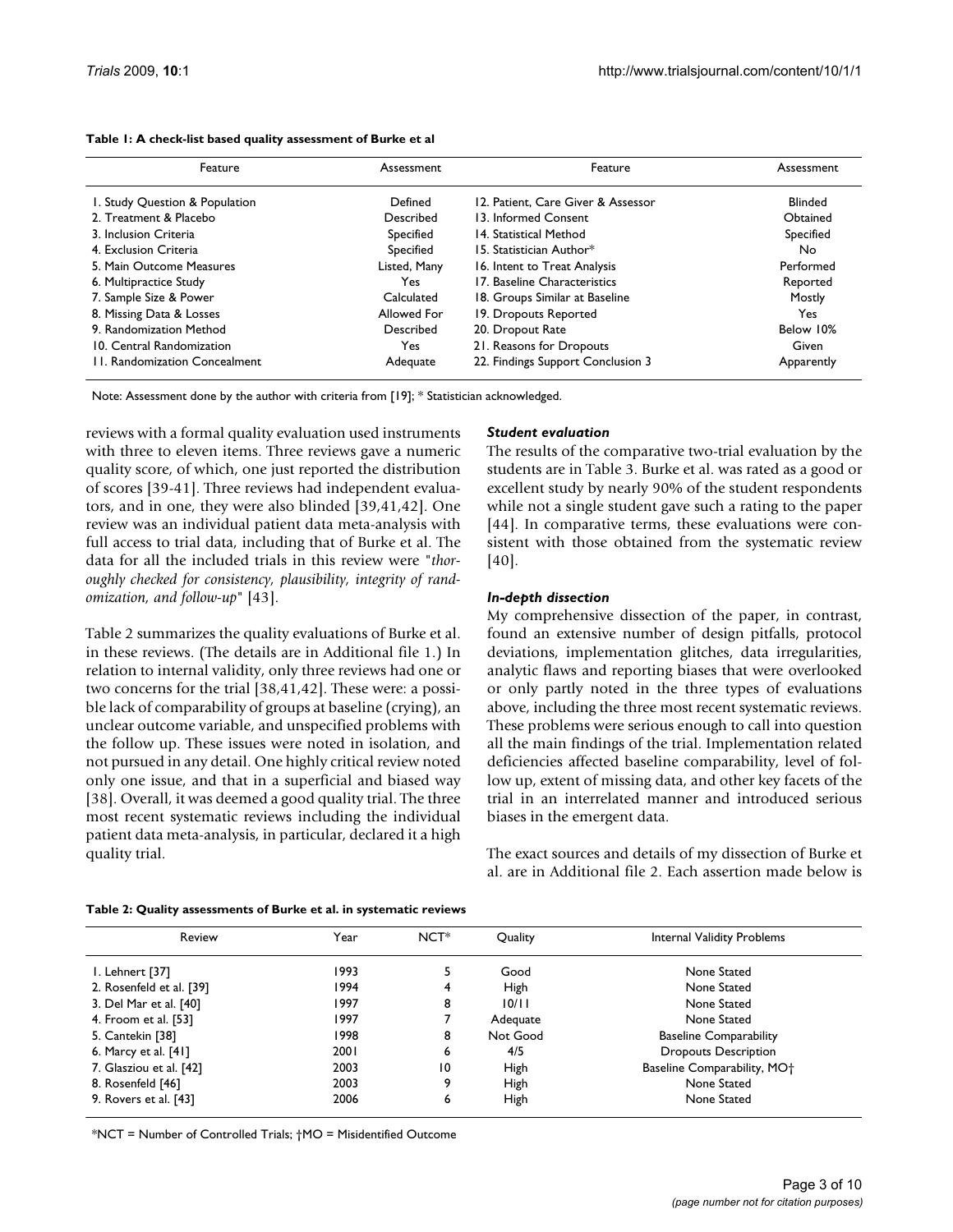|                                     | Quality Score |      |            |      |           |       |
|-------------------------------------|---------------|------|------------|------|-----------|-------|
| Study                               | Very Bad      | Poor | Acceptable | Good | Excellent | Total |
| Halsted et al. [44]<br>Burke et al. |               |      |            |      |           |       |

#### <span id="page-3-0"></span>**Table 3: Student assessment: Burke et al. versus Halsted et al.**

Note: 2 students had not read Burke et al.

backed by requisite referencing, reasoning and/or computation given there. The reader is strongly advised to study it with due care to judge the adequacy of evidence provided. Now, I summarize my major findings. The tables cited in this subsection refer to the respective tables in Burke et al.

## *Trial design*

As described above, Burke et al. generally had a good design. The three problems I found were: (i) the number of main outcome variables, twenty, was excessive, (ii) the designation of the set of main variables varied in different parts of the paper; and (iii) the computation of sample size had used abstract numbers, was in error by a margin of about 20%, and did not allow for missing data or multiple outcomes.

## *Trial conduct*

Evidence for major deviations from protocol at the baseline visit, two home visits, and in-clinic visit on day 8 is persuasive. These deviations produced serious biases in the trial data. The medium and long term evaluations, on the other hand, seem to have fared according to plan.

(i) At baseline, at least 12% of the cases were recruited in violation of a key ethical and scientific exclusion criterion (bulging ear drums) set for the trial; 16 of the 17 study practices demonstrated poor record keeping; baseline data were not collected fully, and in particular, no data on fever at presentation-a key prognostic factor-were reported. Besides low level of completeness, the baseline data also had biased patterns. Thus, the proportions of cases with bulging ear drums at the outset were significantly different in the two groups. Also, 43% of the placebo, and 66% of the antibiotic group either had missing data for crying or were not crying at baseline (*p* < 0.001). The Cochrane Review, [[42\]](#page-9-15), noted this difference as well, ascribing it to a possible failure of randomization.

(ii) There was direct and indirect evidence that many of the two planned home visits, especially the second one, either did not occur or were appreciably delayed. This affected the collection of historic baseline data, and the delivery of the second parental diary scheduled for the first home visit. It also impacted the weighing of medicine bottles at both visits, and produced high and biased levels of missingness for a key outcome, fever. Fever values were missing for the first home visit for 24% of the antibiotic and 23% of the placebo group; at the next home visit, the respective levels were 55% and 41%, with a significantly smaller proportion of the antibiotic group having data on fever (*p* < 0.001).

Other anomalous patterns of missing data were also observed. At each visit, researchers were to measure the body temperature of the child, to record current pain and weigh the medicine bottles during each visit. For the first home visit, there were 3 missing values for pain, none for analgesic use, but 52 missing values for fever. For the second home visit, the anomalies were even more serious.

The authors only partly consider the problem with the home visits. Thus, in the analysis of consumption of analgesics, they reanalyzed the data to adjust for the "*interval between entry to trial and visit ....*" But no details are given and the adjustment was not done for any other variable. Also, the impact on other aspects of the trial, like delivery of the diaries and identification of treatment failure, was not considered.

The anomalous patterns of missing data for these visits raise the possibility that some of the researcher assessed pain data may have been obtained by telephone, some medicine bottles were later brought to the clinic, and many visits did not actually occur. The rate (and/or timing), notably of the second visit, appear to have been appreciably, if not significantly, higher (and/or earlier) for the placebo group. This scenario puts all home visit data into question. It may have contributed to earlier detection and a higher declared rate of treatment failures in the placebo group. This was a key outcome, for which the issue of timing is critical one (see below).

(iii) One striking feature of the in-clinic visit on day 8 is the paucity of the data given. Of the 16 short term main outcomes, only one (ear drum signs) directly derives from evaluation by the physician at this visit. No data on fever or pain assessment from this visit are given. Evidence indicates that the treatment failures noted at this visit were excluded from analysis, violating the protocol, and possibly skewing the results in favor of antibiotic therapy (see below).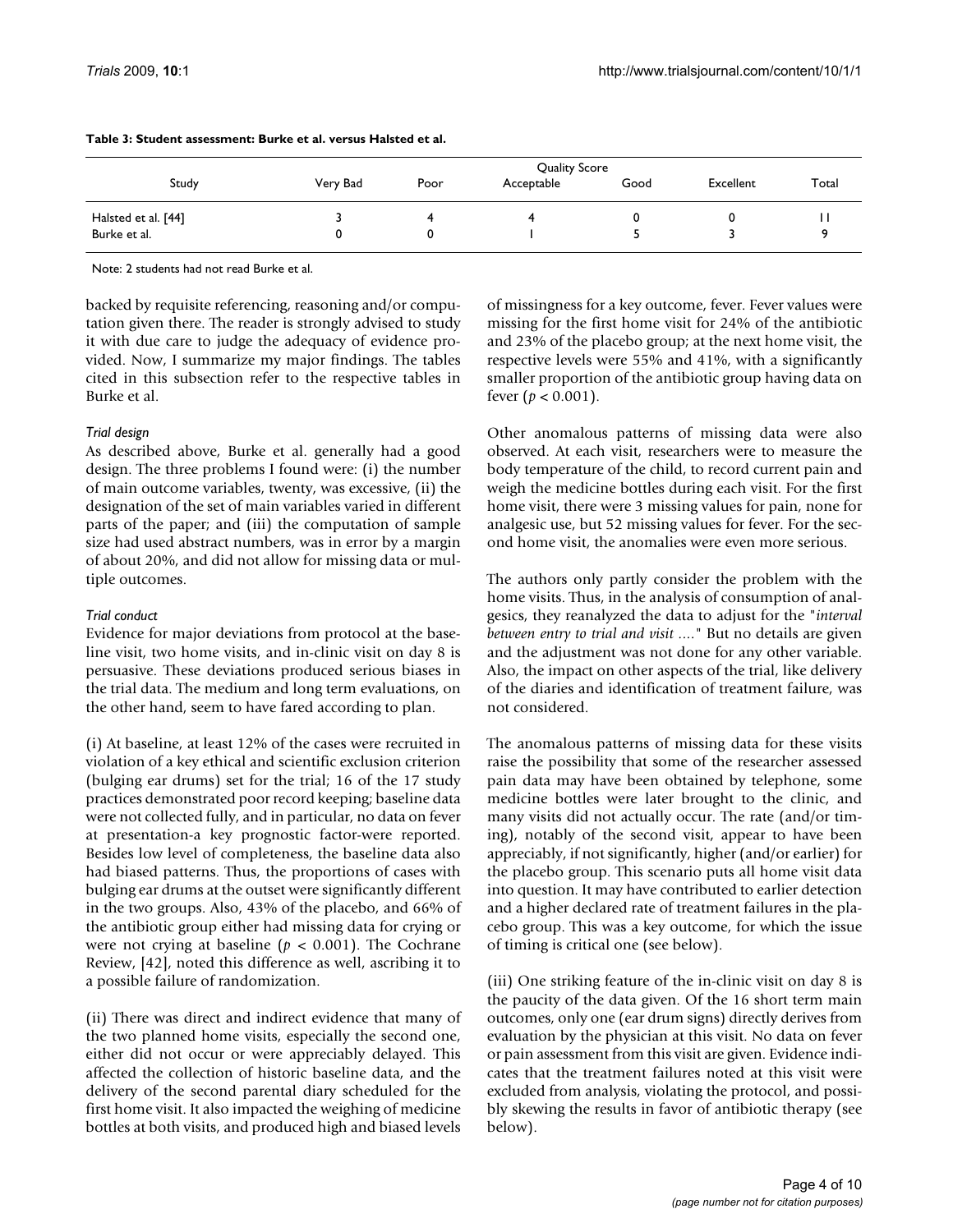The nature of these problems raises a question about the participation of the 48 trial doctors and other researchers in the training sessions. This factor added to poor conduct during the trial to produce deficient, biased and suspect short term follow up data.

## *Data analysis*

Four types of flawed data analytic methods were found: (i) the survival curves for crying were flawed; (ii) some missing data were coded as zero values giving incorrect means and standard deviations; (iii) what were called stratified analyses were actually partial sub-group analyses; and (iv) the intent-to-treat analyses at times used only about 50% of the subjects. Generally, these analytic errors tended to produce results favoring antibiotic therapy. A minor issue was that while all binary data comparisons used risk ratios, they were repeatedly called odds ratios. This particular mistaken identity error rarely occurs in the medical literature [\[45\]](#page-9-21).

#### *Reporting style*

The existence and severity of such problems (and others described fully in Additional file [2\)](#page-8-9) can be inferred only by scrutinizing various sections of the paper with great care and connecting different statements and data. For example, baseline data are not tabulated but presented in an unclear narrative manner. Outcomes not favoring antibiotic therapy do not receive due emphasis. Thus, pain was the sole outcome with two distinct sources. Both consistently showed equivalence between the treatment arms. But these results were not only not stressed but dismissed by an explanation that was not consistent with what the authors state elsewhere. That about half of the cases had missing data distributed in a biased manner for fever at the second home visit is nowhere noted even though a significant finding favoring antibiotic therapy was noted in the Abstract. A similar situation pertained to the physician evaluation on day 8, analyses relating to bulging ear drums and other variables.

I examined the analysis of each of the twenty main outcome variables in the light of the biases and methodologic flaws I found. A statistically significant result favoring antibiotic therapy was declared for five of the twenty main outcomes. These were crying, fever at the second home visit, analgesic use, treatment failure and school absence. My reanalysis shows that these results do not hold up to critical scrutiny. Below I summarize my reappraisal for three of these variables.

## *Crying*

At baseline, the crying status of roughly 43% of the placebo, and 66% of the antibiotic was either not known or not crying. These data were, however, shown as survival curves indicating "*a real difference in outcome, rather than in*

*characteristic at entry*." Consequently, as compared to placebo, antibiotic therapy was said to lower the mean duration of crying by about a day (*p* < 0.001), a *p*-value smaller than for any other outcome.

But this analysis erroneously put zero as the duration of crying for the cases who either were not crying at baseline or had a missing value when comparing the two groups. In terms of intent-to-treat analysis, this amounts to using the best case scenario for the antibiotic. My estimate from the data on those known to be crying at outset showed that the median duration of crying for both groups was about 1.5 days, and that the pattern of decline in rates of crying in the two groups was quite similar. For crying, the bias at baseline was thus compounded by a flawed and biased analysis. Later, the authors state that some data were reanalyzed to adjust for crying at onset. If all children in both groups (with completed diaries) were crying at outset, as clearly asserted in two earlier parts of the paper, how such an adjustment can be done is not clear.

#### *Fever*

Fever, an important outcome for AOM, is not noted as a main outcome in the Methods section but is declared as such in Table [1\[](#page-2-0)[36\]](#page-9-10). Fever was not defined, no data on fever at baseline or day 8 clinical visit are given, the home visit fever data are missing at higher levels than for any other variable, and the missingness pattern at the second home visit is highly biased.

While the authors adjusted the analysis of analgesic use up to the second home visit to account for the differing times to the visit, such an adjustment was not done for fever measured at the same visit. The intent-to-treat analysis for fever included only half the randomized subjects. For fever at the second home visit, a significant difference favoring antibiotic therapy was declared. As for crying, data derived from biased conduct were analyzed in a biased manner, yielding a significant finding for fever as well.

## *Treatment failure*

2% of the antibiotic group and 14% of the placebo were declared as treatment failures (*p* = 0.001). Several concerns bring this finding, repeatedly stressed in the paper, into question. The first problem was definition: In the Patients and Methods section, treatment failure is defined without a time line. In the Short Term Outcome section, the time line is specified as "*on or before day 8*." The data in Table [1](#page-2-0)[\[36](#page-9-10)], however, exclude the day 8 in clinic visit, and are only for treatment failures "*during*" the first week. In particular, those showing "*clear evidence of clinical deterioration in one or both ears*," as noted by the physician on day at 8, and likely given a second line antibiotic, were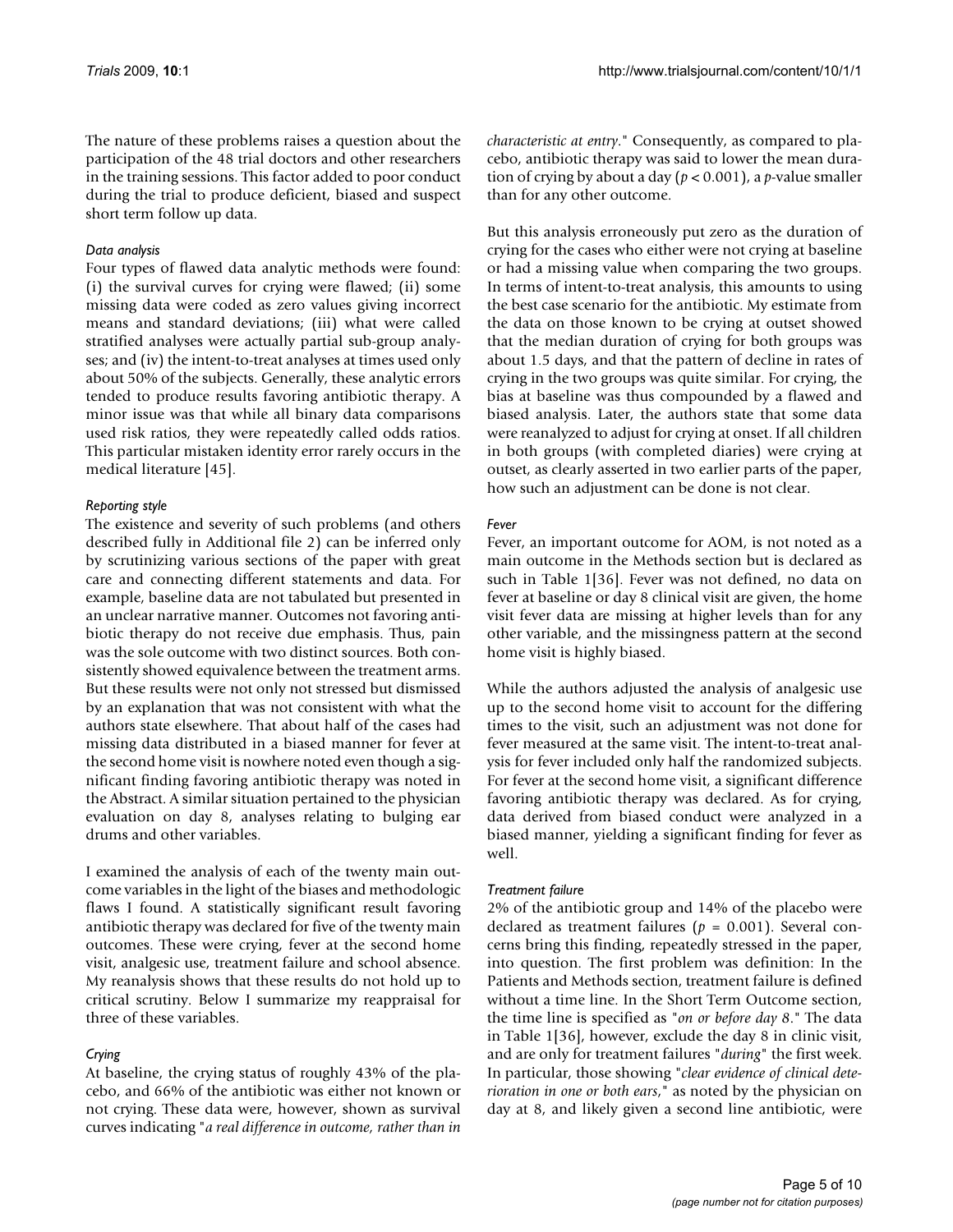excluded. For this latter variable, no significant difference between the two arms was found.

As detailed thoroughly in Additional file [2](#page-8-9), varied evidence indicates that this change of protocol reduced the number of treatment failures and induced a bias in the data. Bias in the timing and occurrence of home visits with possibly higher rate or earlier timing of the visits in the placebo groups may have led to a biased pattern and earlier identification of treatment failures. The antibiotic group failures detected later (on day 8) were not counted in Table [1](#page-2-0)[\[36](#page-9-10)]. About 75% of the placebo group treatment failures are vaguely classified as "*Other non-resolution*" (Table [2](#page-2-1)[\[36](#page-9-10)]). Other cases like children withdrawn for severe cough, diarrhea, rash or parental initiative, who may been given a second line antibiotic, also seem not to have been counted. My reanalysis, done to the extent possible from the data given, found a non significant  $p =$ 0.0933 between the treatment groups. Also, the baseline imbalance between the two arms in terms of bulging ear drums (an indicator for antibiotic therapy in the study) confounded the finding on this outcome.

In a similar manner, the two other outcomes for which statistically significant results were declared, namely, analgesic consumption and absence from school, were affected by biased patterns of home visits and missing data, possible miscoding of missing data values, and lack of baseline comparability.

# *Overall*

These problems form a portion of a whole edifice serious and minor problems detailed in Additional file [2.](#page-8-9) They are not just reporting errors but reflect serious deficiencies and biases in design, conduct and analysis. In the light of these, and the totality of the information in the paper, it is difficult to justify any of the main conclusions drawn. My overall verdict is that Burke et al. is potentially a fatally flawed trial. An independent audit is warranted before any of its data and conclusions can be deemed credible.

# *Usage of Burke et al. data*

Each systematic review of antibiotic versus placebo for AOM with a meta-analysis has used the data from Burke et al. In many, it was accorded a prominent role in terms the number of outcomes contributed for analyses. I examined its contributions to the three most recent reviews, [[42](#page-9-15),[43](#page-9-16)[,46](#page-9-20)]. The detailed results are in Additional file [1.](#page-8-8) Below I give some of the highlights.

Rosenfeld (2003), with a total of nine trials, used the data from Burke et al. in six of the seven meta-analyses comparing antibiotic therapy with placebo or symptomatic therapy. It is one of the three trials for which that was done. Glasziou et al. (2004), the Cochrane Review with ten eligible trials, meta-analyzed eight outcomes. Burke et al. contributed to seven, and in four, it secured the highest weight. Rovers et al. (2006), the sole individual patient data meta-analysis had raw data from six trials, and employed a composite main outcome based on fever and pain at 3 to 7 days. Burke et al. accounted for 14% of the total sample size. The outcomes from Burke et al. used in these three reviews are shown in Table 4 in Additional file [1](#page-8-8).

For the outcomes pain and/or fever, each of the three reviews used the researcher based visit data, despite the biased timings and high and biased levels of missing data from the visits. Rovers et al. (2006) misrepresent the researcher based data of Burke et al. as parental diary data. They used visit 3 fever data of Burke et al. in their main composite outcome despite the fact that they were missing (in a biased manner) for about half the cases. It is the only trial in this review where the level of missingness for a key outcome is inordinately high and biased, where no data at all for a key baseline predictor (fever) are available, and for which the data source is wrongly ascribed.

Rosenfeld (2003), the only review to meta-analyze treatment failure, did not note the issue of inconsistent definitions and misidentified outcomes. The Cochrane Review used the data on adverse effects (vomiting, diarrhea and rash) without taking double or triple counting, and the longer time line, into consideration. The data on contralateral pain used have the time line and faulty denominator problem as well. But it did draw attention to a possible failure of randomization in the trial, though the implications were not pursued.

Overall, the three recent meta-analyses used the data from Burke et al. in a manner that was oblivious to the multiplicity of serious problems connected with it. Even when a problem was noted, the data were used anyways. Further, some reviews introduced additional errors. Even Rovers et al. (2006), with access to the raw data of Burke et al., does not note or clarify any of the problems I detected for it.

# **Conclusion**

I note four limitations of my paper. First, it focused on one study; the other studies in the field need scrutiny as well. [[34](#page-9-8)] assessed a single AOM trial; [\[6\]](#page-8-1) assessed a single trial in another field. I have gone further than both of these papers in terms of design and methodologic issues. Second, I mainly dealt with internal validity. Evaluation of external validity is crucial [[24,](#page-9-22)[25\]](#page-9-23) as well. Three, I was the sole assessor in this endeavor. As a remedy, my findings are given in extensive detail in the two additional files accompanying this paper, so that my own work can be evaluated thoroughly. And, four, my identification of rel-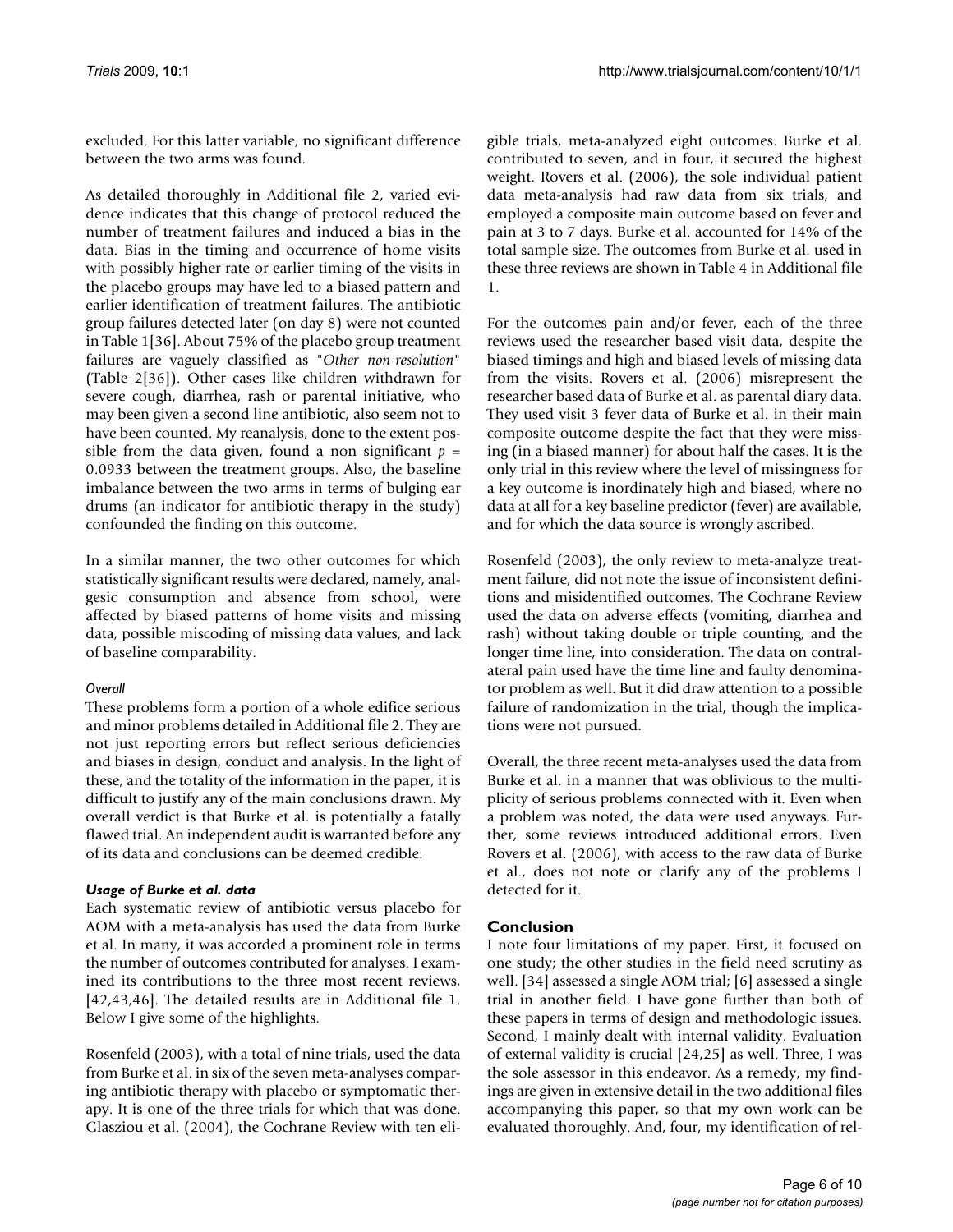evant systematic reviews was by a hand search and did not cover languages other than English. The treatment of AOM has, for a long time, been surrounded by controversy, and related trials and reviews have garnered extensive publicity in the medical literature, and at times, in the media as well. Thus, it is unlikely that a relevant review has been missed.

To recapitulate, the check list-based evaluations in the systematic reviews, some by independent and blinded reviewers, and my own check-list evaluation indicated that Burke et al. had the main hallmarks of a good quality trial. Published amidst mounting concerns about the quality of AOM trials, it apparently not only anticipated the call for better quality trials by Claessen et al. [[35](#page-9-9)], but also seemed to have addressed many of the design and other types of weaknesses identified by them. The wide usage of its findings in review papers also indicates the regard accorded to it in the literature. Other review papers and later trials have also referenced it in a positive light (e.g. [[27,](#page-9-1)[47\]](#page-9-24)). I have not come across any paper that has raised and documented concerns serious enough to make me question that verdict.

Yet, my detailed dissection revealed a wide chasm between the image and reality. It showed that Burke at al. is a seriously flawed and erroneously reported study. I found good evidence for extreme baseline noncomparability, deficient and biased short term follow up, nonrandom patterns of missing data, erroneous data analysis, and biased interpretation. This sharp contrast between my findings and the earlier evaluations has several implications.

The first relates to the methodology of quality assessment of clinical trials for systematic reviews. Such reviews, especially of definitive and homogeneous trials, stand at the top of the evidentiary hierarchy. They need to be performed in an as thorough and meticulous a manner as that required for a clinical trial. If one after another of the systematic reviews in a field uncritically includes one or more trials of dubious quality and validity, and magnifies the problem by using their data inappropriately, then the basis for regarding systematic review as a gold standard of evidence begins to crumble [[48,](#page-9-25)[49](#page-9-26)].

For one particular issue, antibiotic versus symptomatic therapy for AOM in children, and for one trial, Burke et al., I have shown the existence of such a scenario. That its flaws were not uncovered was due, I hold, not to the particular check list or instrument used but points to a possible shortcoming of the check-list approach to quality evaluation as such.

Quality check lists are useful and essential, and the search for key indicators of quality needs continued attention.

However, check lists need to be applied with care, and not as a short-cut. A psychiatrist using a personality scale to form an overall judgment of a patient would be remiss to also not throughly evaluate the patient in person, and in terms of other relevant records. In a similar fashion, each trial in a review needs to be evaluated comprehensively. There is a need to read the report and related papers with care and a singularly critical lens, keeping both subject matter related and general methodologic criteria in mind. Authors should also be contacted for clarification, and, if possible, the study protocol and original data obtained.

While that is a desired ideal, it has to be noted that comprehensive evaluation is a time consuming effort. Though the type and scale of the problems I found for Burke et al. could not have been detected other than by such an evaluation, the extent of the effort involved is indicated by the fact that even a general reading of the paper by a class of post-graduate physicians and seasoned researchers did not bring its serious problems into relief. When these were later explained to them, they were astonished by what they had overlooked. There was, indeed, no short-cut here; all short-cuts led into a blind alley. One referee of my paper aptly described quality evaluation of trials as a daunting task, and likened it to "*a type of detective work that aims to discover in particular what the authors of the trial reports may have wished to conceal*."

Nevertheless, a team performing a systematic review with say, more than twenty trials, cannot be realistically expected to devote the about three person-months I spent to evaluate each trial. I propose three practical steps to at least partly address this dilemma.

# *One*

A systematic review team needs to include persons who have intimately followed the literature on the topic at hand. Their knowledge would help in the identification of poor or good quality studies that a check-list evaluation may overlook. They may or may not be a part of the group of check-list evaluators. External assistance for this task may also be sought. The basic goal should be to ensure that each included trial report is thoroughly and critically read by at least one person associated with the review.

## *Two*

In addition to a check-list summary of quality, systematic reviews should provide a two to three paragraph narrative based synopsis of each trial, highlighting its strengths and weakness. This can be posted on an associated web page.

## *Three*

Systematic review needs to be viewed as a dynamic process. Each review needs a mechanism through which credible concerns about any aspect of the review, including quality evaluation, can be brought to bear into the proc-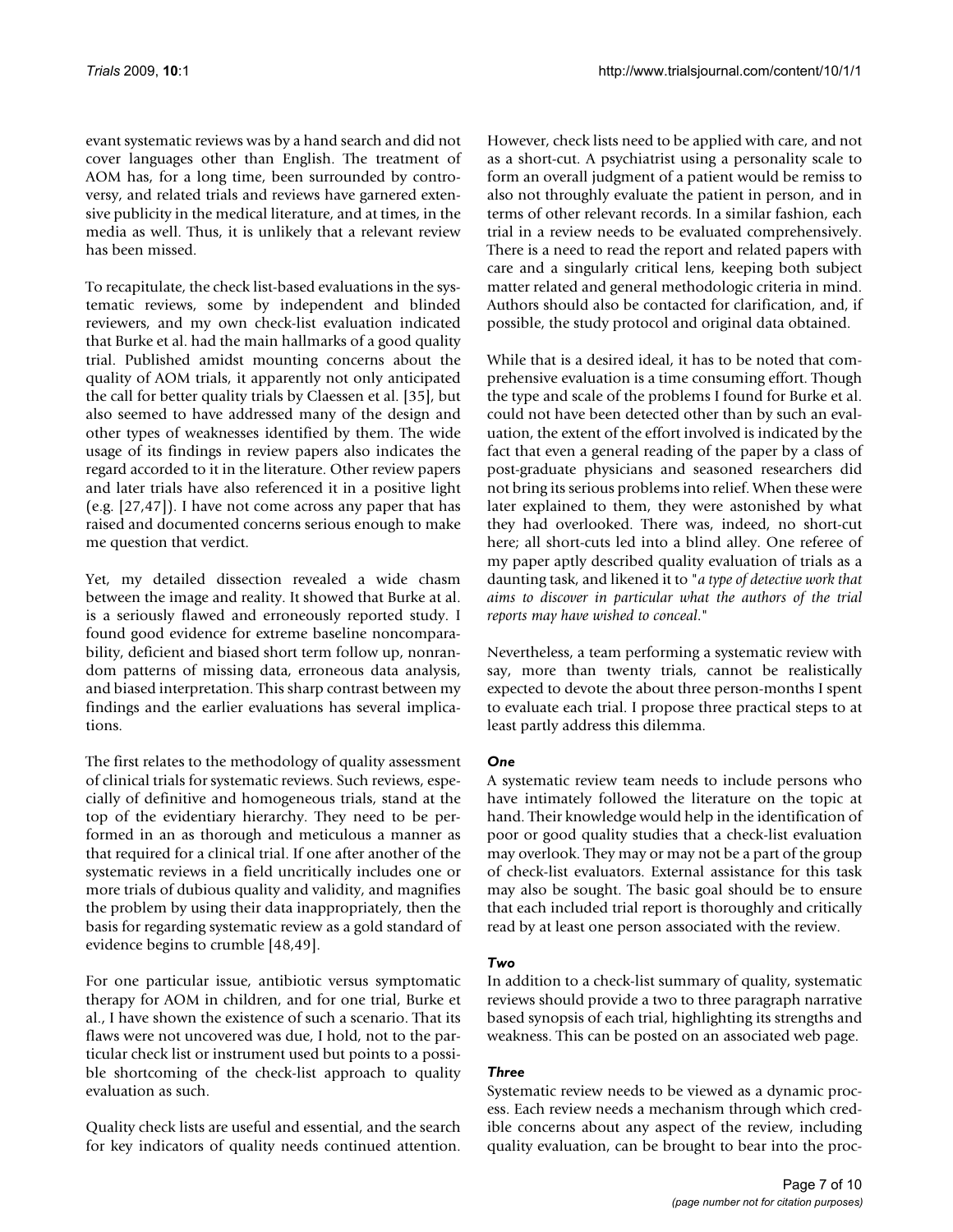ess. It thereby becomes a dynamic mode of generating knowledge not just in terms of incorporating new studies but also for re-evaluation of studies done in the past. If the authors of the review are obliged to respond to those concerns and undertake needed rectifications, weeding out poor quality studies and including ignored good quality studies would be enhanced. The Cochrane Collaboration has such a mechanism in place; though the extent to which it has functioned effectively in practice needs to be assessed.

The second implications of my paper relates specifically to the trial of Burke et al. I am of the view that the totality of the problems and the extent of bias revealed by my study do suffice to denote it a potentially fatally flawed study. An external audit of all aspects of the trial, and an independent re-analysis of its data are needed. I also hold that including its findings in a meta-analysis before the report of such an inquiry are available is not warranted. My paper, in addition, calls for a detailed evaluation of all placebo-controlled studies of antibiotic treatment of acute otitis media.

Another implication of my paper relates to journal peer review. One goal of peer review is to detect major problems before they become ossified in print. My case study illustrates a failure of this process. Also, no correspondence relating to this trial was published. In the about one and a half decades since this transpired, the issue of trial quality has received greater attention, and journal editors have taken many steps to improve peer-review. Unfortunately, poor quality or deeply flawed trials continue to appear in print, even in the major journals. As the recent startling revelations surrounding several published trials of COX-2 inhibitors in prominent journals show, continued vigilance on that front is in order [\[50](#page-9-27)].

The major task, however, is to prevent serious flaws in the design, conduct and reporting of clinical trials. Transparency at all levels is the principal requirement here [\[51](#page-9-28)], and registering trials, making protocols available, and instituting a public repository of trial data constitute the basic ingredients of this effort.

In conclusion: "*Reflections on the details of a case [study] allow one to draw broader lessons* ..." [[52\]](#page-9-29), page 4. Like the case study of [[6](#page-8-1)], my case study has some ramifications beyond its immediate purview. The severe limitations of the check-list approach to quality evaluation for one specific trial I found implies that perhaps there is no short-cut to trial quality evaluation. How often are poor quality trials rated as good quality trials, and does that seriously distort the evidence emerging from systematic reviews? A wider investigation of these questions is required.

# **Methods**

Two main tasks were undertaken for this study. The first task was to extract the quality assessments of Burke et al. from systematic reviews. The criteria for an eligible review were: One, it covered the comparison of antibiotic therapy with placebo or symptomatic therapy for AOM in children. Two, it was based on primary trials identified by a form of systematic search. Three, its main aim was to summarize the therapeutic evidence. It may or may not have performed a meta-analysis. Four, it included the paper Burke et al. And five, it was published in or before December 2006. Reviews which just summed up the findings from other reviews were excluded. For updated reviews, the most recent version was used. I identified the potential reviews from a hand search of the English literature. Nine systematic reviews published from 1993 to 2006 fulfilling these criteria were selected [[37-](#page-9-11)[43,](#page-9-16)[46](#page-9-20),[53](#page-9-19)].

From each review, I recorded the quality evaluation method, the quality evaluation for Burke et al., and how its data were used. I focused on issues pertaining to internal validity (selection, performance, detection, attrition, analysis and reporting biases) as broadly described by [[16](#page-8-6)]. The information extracted is detailed in Additional file [1](#page-8-8): **Burke et al. (1991) in nine systematic reviews**.

The second main task was to perform an in-depth, comprehensive evaluation of Burke et al. This was done by repeatedly and carefully reading the paper, performing a section by section, and at times, sentence by sentence, dissection, and recording the relevant information. I checked all the data for completeness, consistency and accuracy, and assessed the reasoning, methods and conclusions in various parts of the paper. Where possible, I reanalyzed the data. At times, all potential datasets consistent with other information provided were generated and analyzed. During this process, I kept in mind the same quality components relating to internal validity as those noted above for systematic reviews. Other than that, I did not follow any formal method. Indeed, the approach in such an exercise will necessarily vary from trial to trial, and medical field to medical field.

At the end, I formulated plausible explanations and an overall perspective for the distinct problems I found. Where feasible, flaws of reporting were distinguished from the flaws in the design, conduct and analysis [[23](#page-9-30)]. It took about three months of focused work to complete my in-depth review. The information extracted and the complete picture I formed of this trial are in Additional file [2:](#page-8-9) **A detailed critique of Burke et al. (1991)**.

To complement these main tasks, two other activities were undertaken. One, I performed a check list based quality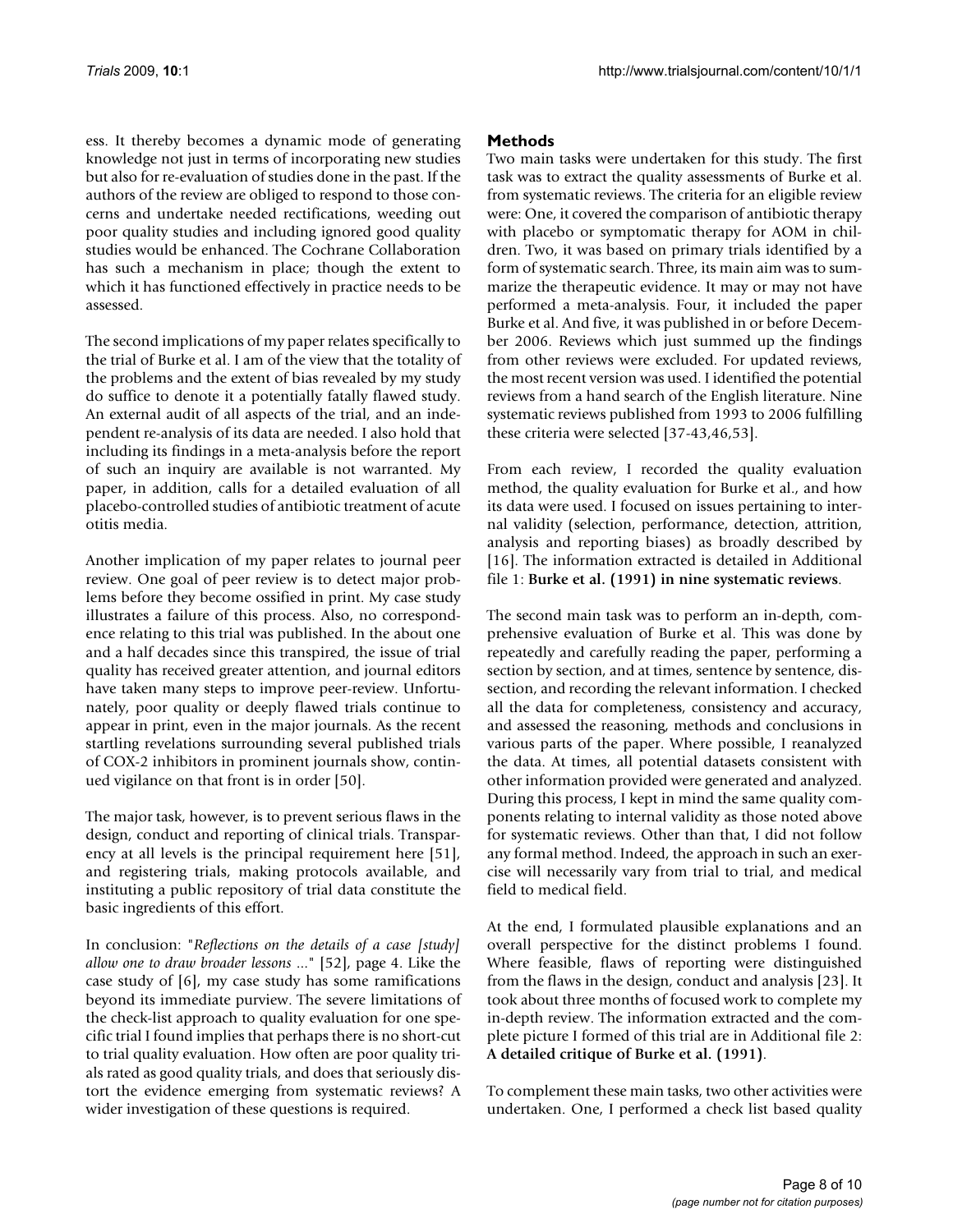assessment of Burke et al. using Table [1](#page-2-0) of Balk et al. [[19\]](#page-8-7) as the template. This was completed before the in-depth evaluation. The aim, in part, was to compare its conclusions with those I found from the systematic reviews, and in part, to provide an overall, standardized description of the trial for this paper.

The second activity involved a class of medical researchers and postgraduate students attending a course on evidence based medicine conducted by me at the University of Oslo in June 2006. They had had a day of lectures on the history and basic principles of clinical trials in which several examples of poor and high quality trials were given. They were then required to read Burke et al. and another paper (the first reported randomized trial which compared antibiotics with placebo for AOM [\[44\]](#page-9-17)). At the start of the next class session, they provided an overall quality evaluation of the two papers on a five point scale  $(1 = \text{very bad}, 2 =$ poor,  $3 =$  acceptable,  $4 =$  good,  $5 =$  excellent). At this stage, the use of specific scales or instruments to assess trial quality had not been discussed. Hence, this was not a checklist based assessment. The aim here was to see whether the students would spot problems with Burke et al. which the systematic reviews had overlooked.

## **Competing interests**

The author declares that he has no competing interests.

## **Authors' contributions**

This study was conceived, designed, executed and written up by the sole author.

# **Additional material**

## <span id="page-8-8"></span>**Additional file 1**

*Burke et al. in nine systematic reviews. This file gives the details of the quality assessments of, and usage of data from, Burke et al. in nine systematic reviews for antibiotics in AOM.*

Click here for file

[\[http://www.biomedcentral.com/content/supplementary/1745-](http://www.biomedcentral.com/content/supplementary/1745-6215-10-1-S1.pdf) 6215-10-1-S1.pdf]

# <span id="page-8-9"></span>**Additional file 2**

*A detailed critique of Burke et al. (1991). This file provides an in-depth critical analysis of the paper Burke et al. The summarized results given in this paper are derived from this file.*

Click here for file

[\[http://www.biomedcentral.com/content/supplementary/1745-](http://www.biomedcentral.com/content/supplementary/1745-6215-10-1-S2.pdf) 6215-10-1-S2.pdf]

# **Acknowledgements**

No funding from any source was provided or used for this study. I thank all the students who participated in the in-class evaluation exercise. Critical comments of three referees and the editors improved the presentation style of this paper; I also thank them.

#### **References**

- <span id="page-8-0"></span>1. Hotopf M, Lewis G, Normand C: **Putting trials on trial-the costs and consequences of small trials in depression: A systematic review of methodology.** *Journal of Epidemiology and Community Health* 1997, **51:**354-358.
- 2. Thornley B, Adams C: **[Content and quality of 2000 controlled](http://www.ncbi.nlm.nih.gov/entrez/query.fcgi?cmd=Retrieve&db=PubMed&dopt=Abstract&list_uids=9794850) [trials in schizophrenia over 50 years.](http://www.ncbi.nlm.nih.gov/entrez/query.fcgi?cmd=Retrieve&db=PubMed&dopt=Abstract&list_uids=9794850)** *British Medical Journal* 1998, **317:**1181-1184.
- 3. Altman DG: **[Poor-quality medical research: What can journals](http://www.ncbi.nlm.nih.gov/entrez/query.fcgi?cmd=Retrieve&db=PubMed&dopt=Abstract&list_uids=12038906) [do?](http://www.ncbi.nlm.nih.gov/entrez/query.fcgi?cmd=Retrieve&db=PubMed&dopt=Abstract&list_uids=12038906)** *Journal of the American Medical Association* 2002, **287:**2765-2767.
- 4. Vail A, Gardner E: **[Common statistical errors in the design and](http://www.ncbi.nlm.nih.gov/entrez/query.fcgi?cmd=Retrieve&db=PubMed&dopt=Abstract&list_uids=12721176)** [analysis of subfertility trials.](http://www.ncbi.nlm.nih.gov/entrez/query.fcgi?cmd=Retrieve&db=PubMed&dopt=Abstract&list_uids=12721176) **18:**1000-1004.
- 5. Chan AW, Altman DG: **[Epidemiology and reporting of ran](http://www.ncbi.nlm.nih.gov/entrez/query.fcgi?cmd=Retrieve&db=PubMed&dopt=Abstract&list_uids=15794971)[domised trials published in PubMed journals.](http://www.ncbi.nlm.nih.gov/entrez/query.fcgi?cmd=Retrieve&db=PubMed&dopt=Abstract&list_uids=15794971)** *Lancet* 2005, **365:**1159-1162.
- <span id="page-8-1"></span>6. Jorgensen KJ, Johansen HK, Gøtzsche PC: **[Flaws in design, analysis](http://www.ncbi.nlm.nih.gov/entrez/query.fcgi?cmd=Retrieve&db=PubMed&dopt=Abstract&list_uids=16542031) [and interpretation of Pfizer's antifungal drug trials of vorico](http://www.ncbi.nlm.nih.gov/entrez/query.fcgi?cmd=Retrieve&db=PubMed&dopt=Abstract&list_uids=16542031)[nazole and subsequent uncritical quotations.](http://www.ncbi.nlm.nih.gov/entrez/query.fcgi?cmd=Retrieve&db=PubMed&dopt=Abstract&list_uids=16542031)** *Trials* 2006, **7:**3 [[http://www.trialsjournal.com/content/7/1/3\]](http://www.trialsjournal.com/content/7/1/3). 4 pages
- <span id="page-8-2"></span>7. Chalmers TC, Celano P, Sacks HS, Smith HJ: **[Bias in treatment](http://www.ncbi.nlm.nih.gov/entrez/query.fcgi?cmd=Retrieve&db=PubMed&dopt=Abstract&list_uids=6633598) [assignment in controlled clinical trials.](http://www.ncbi.nlm.nih.gov/entrez/query.fcgi?cmd=Retrieve&db=PubMed&dopt=Abstract&list_uids=6633598)** *New England Journal of Medicine* 1983, **309:**1358-1361.
- 8. Schulz KF, Chalmers I, Hayes RJ, Altman DG: **[Empirical evidence](http://www.ncbi.nlm.nih.gov/entrez/query.fcgi?cmd=Retrieve&db=PubMed&dopt=Abstract&list_uids=7823387) [of bias: Dimensions of methodologic quality associated with](http://www.ncbi.nlm.nih.gov/entrez/query.fcgi?cmd=Retrieve&db=PubMed&dopt=Abstract&list_uids=7823387) estimates of treatment effect in controlled clinical trials.** *Journal of the American Medical Association* 1995, **273:**408-412.
- 9. Khan KS, Daya S, Jadad AR: **[The importance of quality of pri](http://www.ncbi.nlm.nih.gov/entrez/query.fcgi?cmd=Retrieve&db=PubMed&dopt=Abstract&list_uids=8629879)[mary studies in producing unbiased systematic reviews.](http://www.ncbi.nlm.nih.gov/entrez/query.fcgi?cmd=Retrieve&db=PubMed&dopt=Abstract&list_uids=8629879)** *Archives of Internal Medicine* 1996, **156:**661-666.
- <span id="page-8-3"></span>10. Juni P, Witschi A, Bloch R, Egger M: **[The hazards of scoring the](http://www.ncbi.nlm.nih.gov/entrez/query.fcgi?cmd=Retrieve&db=PubMed&dopt=Abstract&list_uids=10493204) [quality of clinical trials for meta-analysis.](http://www.ncbi.nlm.nih.gov/entrez/query.fcgi?cmd=Retrieve&db=PubMed&dopt=Abstract&list_uids=10493204)** *Journal of the American Medical Association* 1999, **282:**1054-1060.
- 11. Cho MK, Bero LA: **[Instruments for assessing the quality of drug](http://www.ncbi.nlm.nih.gov/entrez/query.fcgi?cmd=Retrieve&db=PubMed&dopt=Abstract&list_uids=8015115) [studies published in the medical literature.](http://www.ncbi.nlm.nih.gov/entrez/query.fcgi?cmd=Retrieve&db=PubMed&dopt=Abstract&list_uids=8015115)** *Journal of the American Medical Association* 1994, **272:**101-104.
- 12. Greenland S: **Quality scores are useless and potentially misleading.** *American Journal of Epidemiology* 1994, **140:**300-302.
- 13. Berlin JA, Rennie D: **[Measuring the quality of trials: The quality](http://www.ncbi.nlm.nih.gov/entrez/query.fcgi?cmd=Retrieve&db=PubMed&dopt=Abstract&list_uids=10493209) [of quality scales.](http://www.ncbi.nlm.nih.gov/entrez/query.fcgi?cmd=Retrieve&db=PubMed&dopt=Abstract&list_uids=10493209)** *Journal of the American Medical Association* 1999, **282:**1083-1085.
- 14. Moher D, Klaessen TP, Jadad AR, Tugwell P, Moher M, Jones JP: **Assessing the quality of randomized control trials.** *Health Technology Assessment* 1999, **3:**1-98.
- 15. Schulz KF: **EBM Notebook: Assessing allocation concealment and blinding in randomised controlled trials: Why bother?** *Evidence Based Medicine* 2000, **5:**36-37.
- <span id="page-8-6"></span>16. Juni P, Altman DG, Egger M: **[Assessing the quality of controlled](http://www.ncbi.nlm.nih.gov/entrez/query.fcgi?cmd=Retrieve&db=PubMed&dopt=Abstract&list_uids=11440947) [clinical trials.](http://www.ncbi.nlm.nih.gov/entrez/query.fcgi?cmd=Retrieve&db=PubMed&dopt=Abstract&list_uids=11440947)** *British Medical Journal* 2001, **323:**42-46.
- <span id="page-8-4"></span>17. Hrobjartsson A, Jorgensen K, Hilden J, Altman DG, Gøtzsche PC: **[Impact of allocation concealment on conclusions drawn](http://www.ncbi.nlm.nih.gov/entrez/query.fcgi?cmd=Retrieve&db=PubMed&dopt=Abstract&list_uids=17517809) [from meta-analyses of randomized trials.](http://www.ncbi.nlm.nih.gov/entrez/query.fcgi?cmd=Retrieve&db=PubMed&dopt=Abstract&list_uids=17517809)** *International Journal of Epidemiology* 2007, **36:**847-857.
- <span id="page-8-5"></span>18. Glasziou P, Irwig L, Bain C, Colditz G: *Systematic Reviews in Health Care: A Practical Guide* Cambridge: Cambridge University Press; 2001.
- <span id="page-8-7"></span>19. Balk EM, Bonis PAL, Moskowitz H, Schmidt CH, Ioannidis JPA, Wang C, Lau J: **[Correlation of quality measures with estimates of](http://www.ncbi.nlm.nih.gov/entrez/query.fcgi?cmd=Retrieve&db=PubMed&dopt=Abstract&list_uids=12052127) [treatment effect in meta-analyses of randomized controlled](http://www.ncbi.nlm.nih.gov/entrez/query.fcgi?cmd=Retrieve&db=PubMed&dopt=Abstract&list_uids=12052127) [trials.](http://www.ncbi.nlm.nih.gov/entrez/query.fcgi?cmd=Retrieve&db=PubMed&dopt=Abstract&list_uids=12052127)** *Journal of the American Medical Association* 2002, **287:**2973-2982.
- 20. Bhandari M, Busse JW, Jackowski D, Montori VM, Schunemann H, Sprague S, Mears D, Schemitsch EH, Heels-Ansdell D, Devereaux PJ: **[Association between industry funding and statistically signif](http://www.ncbi.nlm.nih.gov/entrez/query.fcgi?cmd=Retrieve&db=PubMed&dopt=Abstract&list_uids=14970094)icant pro-industry findings in medical and surgical rand[omized trials.](http://www.ncbi.nlm.nih.gov/entrez/query.fcgi?cmd=Retrieve&db=PubMed&dopt=Abstract&list_uids=14970094)** *Canadian Medical Association Journal* 2004, **170:**477-480.
- 21. Chan AW, Hrobjartsson A, Haahr MT, Gøtzsche PC, Altman DG: **[Empirical evidence for selective reporting of outcomes in](http://www.ncbi.nlm.nih.gov/entrez/query.fcgi?cmd=Retrieve&db=PubMed&dopt=Abstract&list_uids=15161896) randomized trials: Comparison of protocols and published [articles.](http://www.ncbi.nlm.nih.gov/entrez/query.fcgi?cmd=Retrieve&db=PubMed&dopt=Abstract&list_uids=15161896)** *Journal of the American Medical Association* 2004, **291:**2457-2465.
- 22. Chan AW, Krleza-Jeric K, Schmid I, Altman DG: **[Outcome report](http://www.ncbi.nlm.nih.gov/entrez/query.fcgi?cmd=Retrieve&db=PubMed&dopt=Abstract&list_uids=15451835)[ing bias in randomized trials funded by the Canadian Insti](http://www.ncbi.nlm.nih.gov/entrez/query.fcgi?cmd=Retrieve&db=PubMed&dopt=Abstract&list_uids=15451835)[tutes of Health Research.](http://www.ncbi.nlm.nih.gov/entrez/query.fcgi?cmd=Retrieve&db=PubMed&dopt=Abstract&list_uids=15451835)** *Canadian Medical Association Journal* 2004, **171:**735-740.